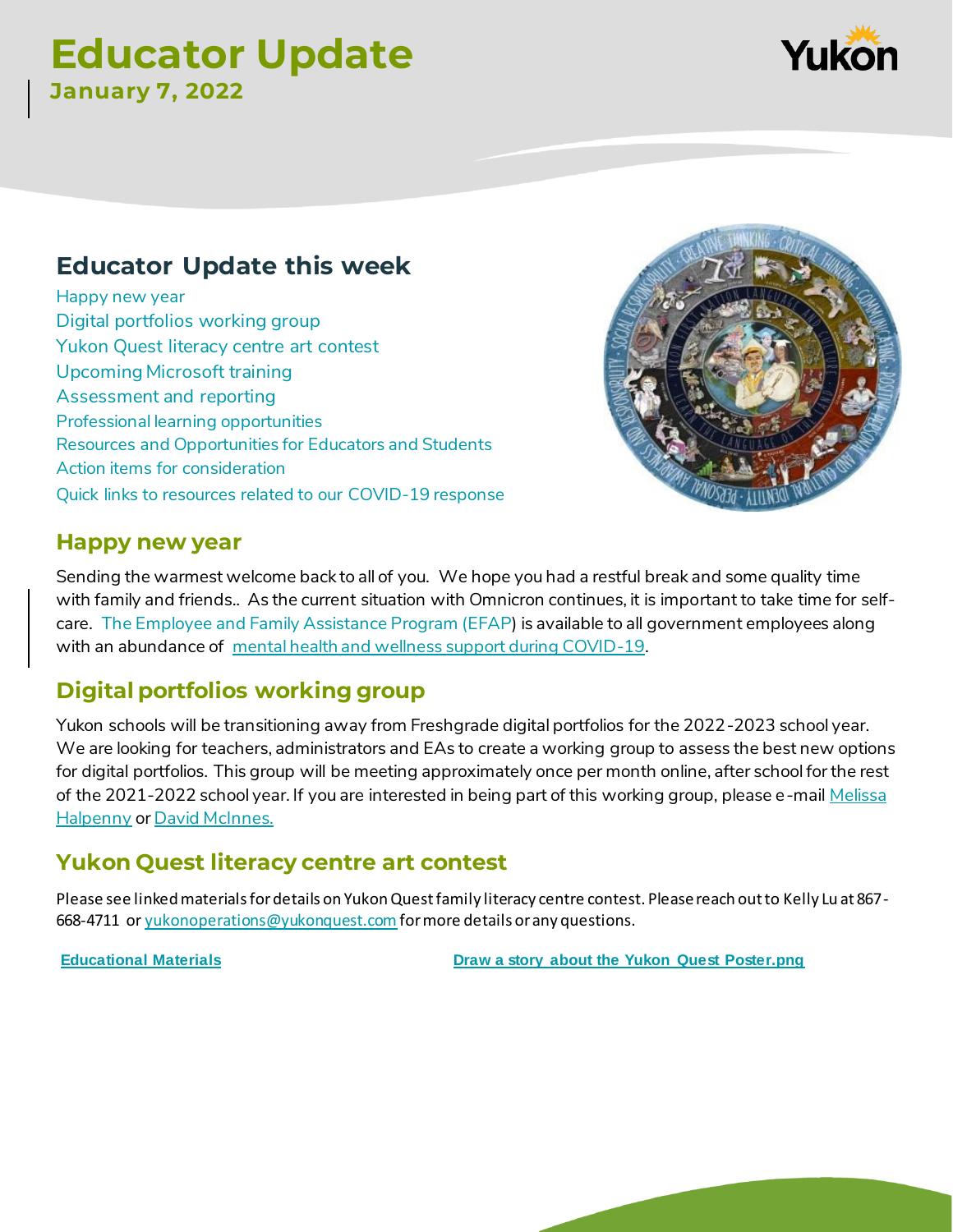## <span id="page-1-0"></span>**Upcoming Microsoft training**

| <b>Date</b>                            | <b>Topic</b>                            | <b>Registration link (to register</b><br>ahead)  | Attendee link (day of)                           |
|----------------------------------------|-----------------------------------------|--------------------------------------------------|--------------------------------------------------|
| Jan. 17/2022<br>8:30-9:30am            | <b>OneNote Class</b><br><b>Notebook</b> | https://aka.ms/R-YKED-<br>ClassNotebook-Jan17-EN | https://aka.ms/A-YKED-<br>ClassNotebook-Jan17-EN |
| Jan. 17/2022<br>$11:00am -$<br>12:00pm | Teams Breakout<br>Rooms                 | https://aka.ms/R-YKED-<br>BreakoutRooms-Jan17-EN | https://aka.ms/A-YKED-<br>BreakoutRooms-Jan17-EN |

## **Previous Microsoft Training 2021/22**

| Date         | <b>Topic</b>                      | <b>Links to Microsoft ttraining recording</b>      |
|--------------|-----------------------------------|----------------------------------------------------|
| Oct. 22/2021 | Outlook Level 100                 | You may watch this past presentation from the link |
| Oct. 22/2021 | Microsoft Teams Level 100         | You may watch this past presentation from the link |
| Nov. 18/2021 | <b>Teams For Education K-12</b>   | You may watch this past presentation from the link |
| Nov. 24/2021 | <b>Teams Channels &amp; Files</b> | You may watch this past presentation from the link |

## <span id="page-1-1"></span>**Assessment and reporting**

#### <span id="page-1-2"></span>**Reminder: January 2022 graduation assessment registration closes Jan. 7 Overview of graduation assessments**

The January 2022 session (January 24–28) includes scheduled dates for *all* provincial graduation assessments required for Grade 10 and Grade 12 students on the B.C. Graduation Program (2018). For details of which assessments are offered when, please refer to the [2021-22 Graduation Assessment Schedu](https://www2.gov.bc.ca/assets/gov/education/administration/kindergarten-to-grade-12/exams/2021-22-graduation-assessment-schedule.pdf)le. Learn more about the graduation assessments a[t Graduation Assessments: Information for Administrators](https://www2.gov.bc.ca/gov/content/education-training/k-12/administration/program-management/assessment/graduation).

<span id="page-1-3"></span>For students in Francophone and French Immersion Programs, the January session also includes the first administration of Évaluation de littératie de la 12e année – Français langue première (<u>LTP12</u>) and Évaluation de littératie de la 12e année – Français langue seconde-immersion [\(LTF12](https://curriculum.gov.bc.ca/provincial/evaluation-de-litteratie-francais-langue-seconde-immersion-12)). Note: The LTF12 oral component is also available from January 17.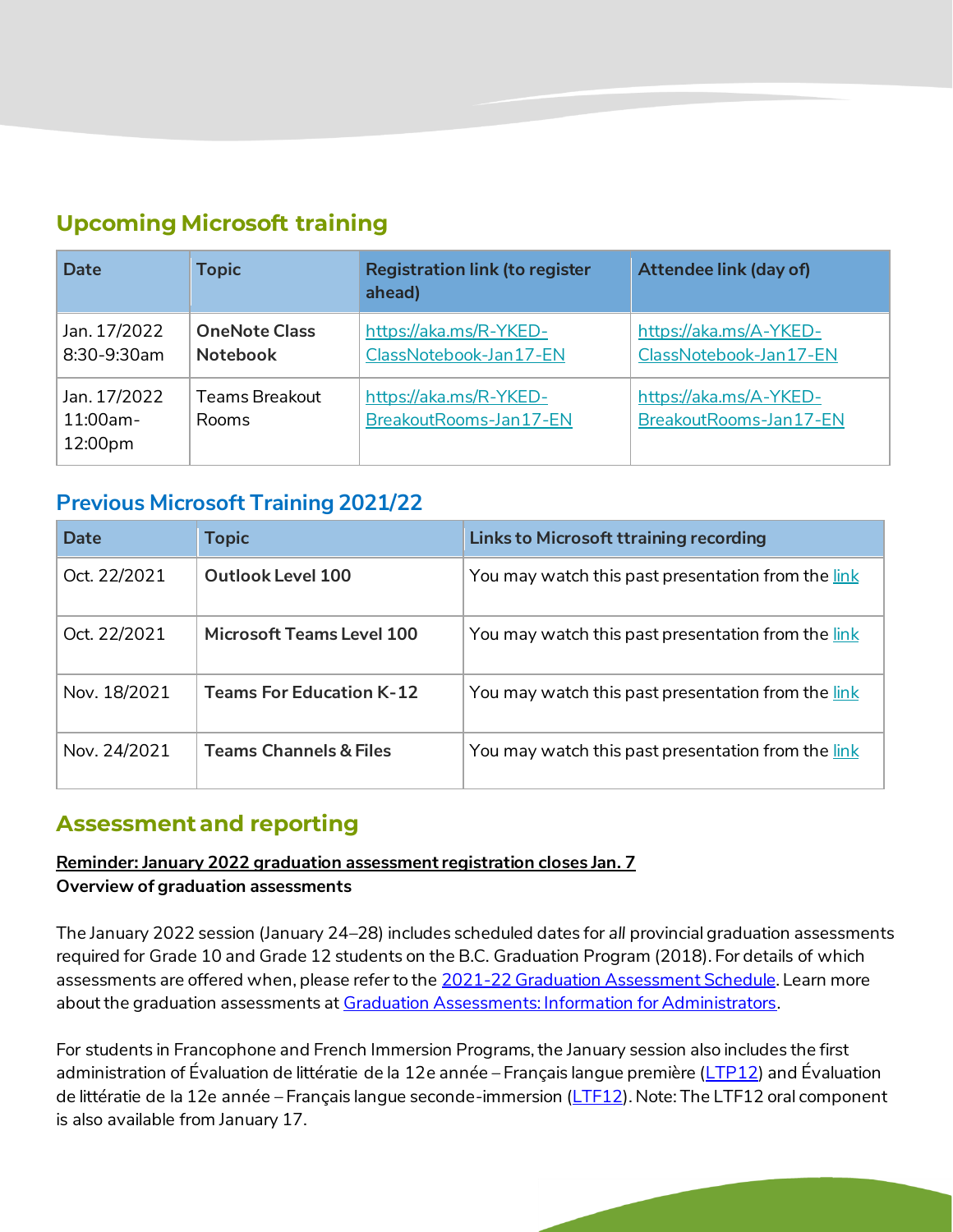## **Professional learning opportunities**

### **January 17 Professional Development Day support**

Please reach out to [Tanya.Lewis@yukon.ca](mailto:Tanya.Lewis@yukon.ca) to *register* for PD sessions available to schools, or with any specific requests for support. Offerings include (but are not limited to) mental health sessions, literacy sessions, blended learning sessions, and more.

#### **Register for the 2022 Physical and Health Education Virtual National Conference**

Physical and Health Education Canada will host the 2022 PHE Virtual National Conference on February 17- 18, 2022! This event is a unique opportunity for health and physical educators to connect, learn, and discuss the latest approaches, strategies, and emerging themes and practices for delivering meaningful physical and health education, now during a pandemic and beyond.

With 30+ live and on-demand sessions, recorded and available to watch (and re-watch) at your convenience, along with an inspiring keynote, and networking opportunities, this is an invaluable learning and networking opportunity for PHE teachers and healthy school champions across Canada.

The conference will feature sessions on a variety of priority topic areas, including:

- Teacher and student well-being
- Building healthy and inclusive learning environments
- Instruction and assessment in times of uncertainty
- Infusing Indigenous voice and experience in PHE
- Practical teaching tools on critical topics in PHE including sexual health, substance use, and outdoor education

Registration is open! For the latest updates or to register, visit the event website at *phecanada.ca/virtual2022*.

## <span id="page-2-0"></span>**Resources and Opportunities for educators and students**

#### **Yukon Robotics Challenge**

Interested in having your students meet the ADST goals in a fun and interesting way?

The **Yukon Robotics Challenge** provides an opportunity for students to meet the curriculum goals. Students are given specific tasks to program a EV3 robot to complete. Teams of students work together to complete as many of the 5 tasks as they can. Students are then asked to show a panel of judges how they completed the tasks. As well, students meet with judges to discuss some of the ideas and challenges faced in building and programming the robot.

While this was designed to target students in grade 6, students from grade 4 – grade 7 are welcome to take part. Help can be provided to teachers and students in programming and understanding the tasks.

Generally, this learning has culminated in a half day Challenge event. This event is currently scheduled for April 26, 2022. Last year, due to COVID, we were able to hold the Challenge in individual schools. If this happens, then the event will take place during the week of April 25 to 29 with arrangements made with individual schools about days and times.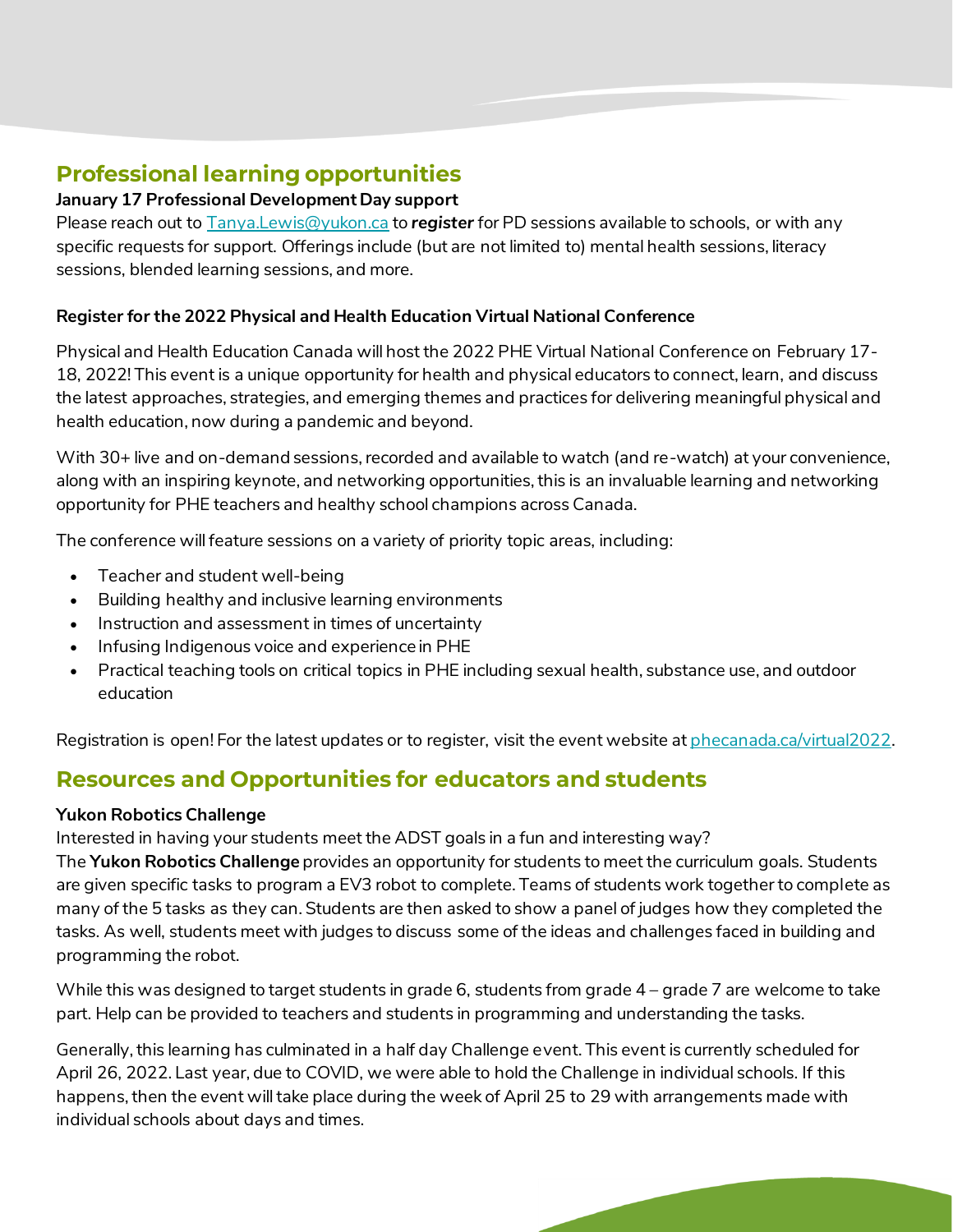Teams who complete the standards are awarded medals while the school with the highest percentage of teams to meet the standards receives a trophy to keep for one year and a plaque to keep.

We have partnered with Engineers Yukon and several other groups to help achieve the Challenge goals.

There are a few kits available if you are interested and do not have any kits.

The Yukon Robotics Challenge is governed by a committee. Jill Potter (Elijah Smith Elementary) and David Michayluk (Jack Hulland Elementary) are the two teachers on the committee. David McInnes is the Department rep. Glenna Howard and Laura Markle are the co-coordinators.

For further information please feel free to contact Glenna Howard a[t ghoward@northwestel.net](mailto:ghoward@northwestel.net). If teachers want to know how this works in a classroom or the benefits of doing this with students, please feel free to contact Jill or David at [jill.potter@yesnet.yk.ca](mailto:jill.potter@yesnet.yk.ca) or [david.michayluk@yesnet.yk.ca](mailto:david.michayluk@yesnet.yk.ca)

#### **New Agencies in the school**

Please view our [website for further details](http://lss.yukonschools.ca/learning-opportunities.html) and contact information for current agencies in the school. We have recently renewed and approved the following new applications.

#### **FOXY**

Since January 2012, FOXY has reached over 6490 youth in more than 35 NWT, Nunavut, and Yukon communities through over 416 workshops and 18 Peer Leader Retreats that have brought together over 450 Northern and Indigenous Young Peer Leaders. FOXY's mission is to use the arts to enhance the education, health, and well-being of Northern and Indigenous youth. FOXY's vision for the coming five years is to be the 'go to' organization for sexual health education for all youth of all genders, sexualities, and cultures in northern rural and remote communities, and for all northern education and health agencies, and is highly respected for its wholistic approaches, evidence-based practices, and reciprocal and experiential ways of learning across generations.

#### **Sparkle & Wild**

Healthy choices include physical, emotional and mental aspects. Exposure to, and combining of tools to enhance all aspects provide participants the opportunity to learn more about self and develop skills that help them in their passions and within society.

#### **Be Olympic**

Be Olympic 2022 offers students the opportunity to learn alongside athlete ambassadors Mikaël Kingsbury and Cynthia Appiah, as well as ten other Team Canada Olympic hopefuls. This resource includes athlete stories, learning activities, short S.T.E.M. articles, trivia questions, and physical activities, turning the Olympic Winter Games into a learning experience for all.

The Olympic Winter Games are a special teachable moment that occurs only once every four years and we don't want teachers to miss out on this incredible opportunity.